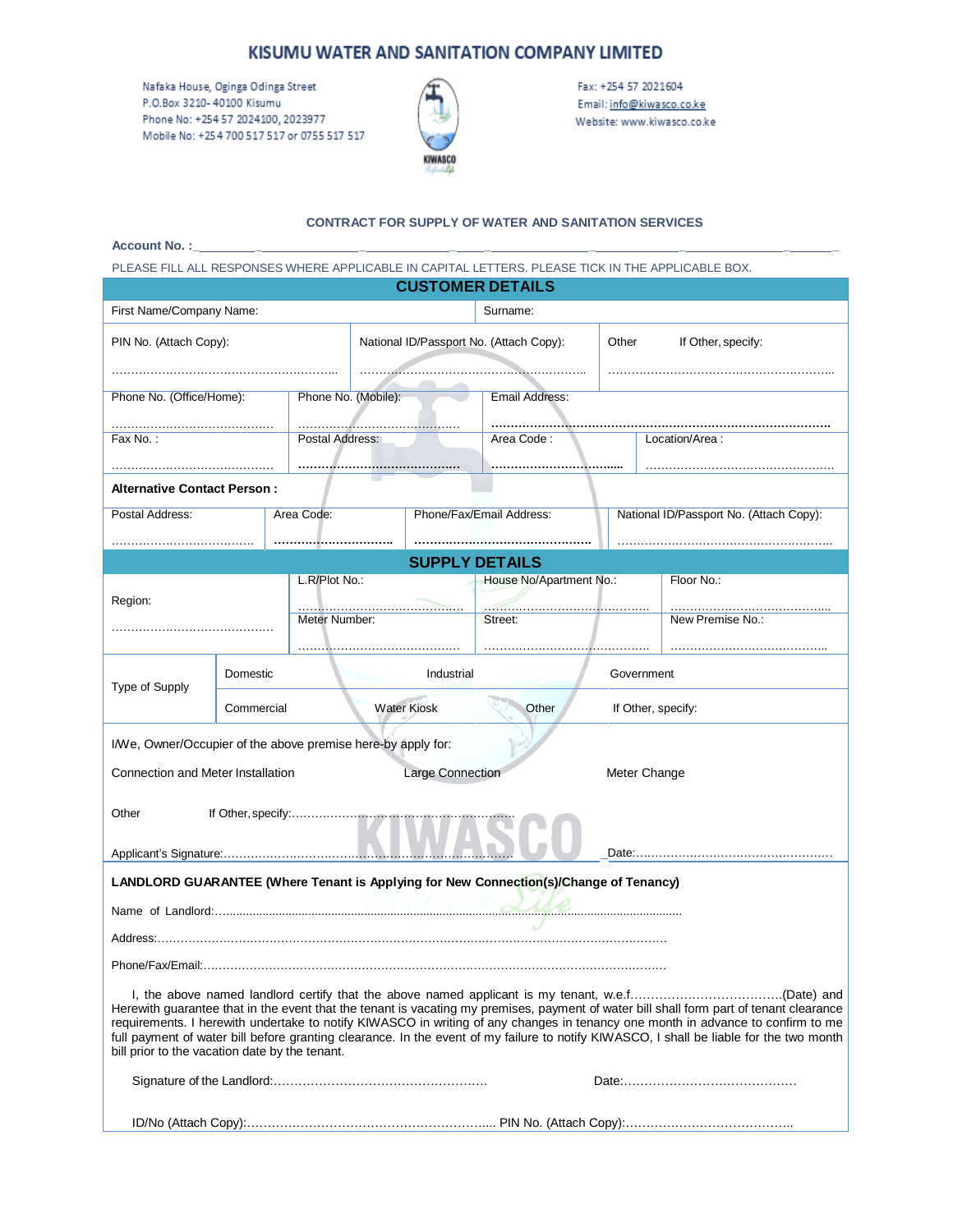| <b>CUSTOMER OBLIGATION</b>                                                                                                                                                                                                                                                                                         |  |  |  |
|--------------------------------------------------------------------------------------------------------------------------------------------------------------------------------------------------------------------------------------------------------------------------------------------------------------------|--|--|--|
| I/We understand that I/We shall only use or permit to be used the water supplied only for the use specified by I/We in my/our application to<br>the company.                                                                                                                                                       |  |  |  |
| I/We understand that water will be supplied to me/us subject to the provisions of the Water Act 2002, Water By-Laws, Rules,<br>Regulations, Tariffs terms and conditions for the time being in force relating to water and in particular the terms and conditions<br>displayed at the company's registered office. |  |  |  |
| THE CUSTOMER SHALL be responsible for the safe keeping and conditions of any meter and shall be answerable to the company<br>for any damage or injury which may be done to or sustained by it.                                                                                                                     |  |  |  |
|                                                                                                                                                                                                                                                                                                                    |  |  |  |
| <b>COMPANY OBLIGATION</b>                                                                                                                                                                                                                                                                                          |  |  |  |
| KIWASCO hereby undertakes to so far as is reasonable practical to do so to ensure a constant supply of quality water to the<br>address shown above as requested by the applicant above according to terms and conditions specified in this contract.                                                               |  |  |  |
|                                                                                                                                                                                                                                                                                                                    |  |  |  |
| <b>FOR OFFICIAL USE ONLY</b>                                                                                                                                                                                                                                                                                       |  |  |  |
| Water Account No.:_                                                                                                                                                                                                                                                                                                |  |  |  |
|                                                                                                                                                                                                                                                                                                                    |  |  |  |
|                                                                                                                                                                                                                                                                                                                    |  |  |  |
| $\sqrt{}$                                                                                                                                                                                                                                                                                                          |  |  |  |
| Remarks: <b>Example 2018</b>                                                                                                                                                                                                                                                                                       |  |  |  |
| Book No.: The contract of the contract of the contract of the contract of the contract of the contract of the contract of the contract of the contract of the contract of the contract of the contract of the contract of the                                                                                      |  |  |  |
| Size: _______                                                                                                                                                                                                                                                                                                      |  |  |  |
|                                                                                                                                                                                                                                                                                                                    |  |  |  |
| Reading when Turned On_____________                                                                                                                                                                                                                                                                                |  |  |  |
| Yes/No<br>Connection with Sewer <b>Example 2018</b>                                                                                                                                                                                                                                                                |  |  |  |
|                                                                                                                                                                                                                                                                                                                    |  |  |  |
| Date:<br>Receipt No.                                                                                                                                                                                                                                                                                               |  |  |  |
| Deposit Register Folio No.                                                                                                                                                                                                                                                                                         |  |  |  |
| Entered in Computer File No.                                                                                                                                                                                                                                                                                       |  |  |  |
| Charges for New Connection: $\frac{1}{2}$ " to $\frac{3}{4}$ " - Ksh4,000; 1" to 2" - Ksh7,500; 3" to 4" - Ksh15,000                                                                                                                                                                                               |  |  |  |
| Water Deposits: Domestic 2,000/=; Shops & Offices 5,000/=; Water kiosks 10,000/=; Gazetted Hotels 15,000/=;<br>Industrial Users 30,000/=: Bar & Restaurant 8,000/=: Construction: Single 30,000/=: Large<br>30,000/=:Hospital 30,000/=, School/University/Colleges 15,000/=, Health Centre & Disp. 5,000/=         |  |  |  |
|                                                                                                                                                                                                                                                                                                                    |  |  |  |
|                                                                                                                                                                                                                                                                                                                    |  |  |  |
|                                                                                                                                                                                                                                                                                                                    |  |  |  |
|                                                                                                                                                                                                                                                                                                                    |  |  |  |
| Application be accepted by the Kisumu Water & Sanitation Company Limited.                                                                                                                                                                                                                                          |  |  |  |
|                                                                                                                                                                                                                                                                                                                    |  |  |  |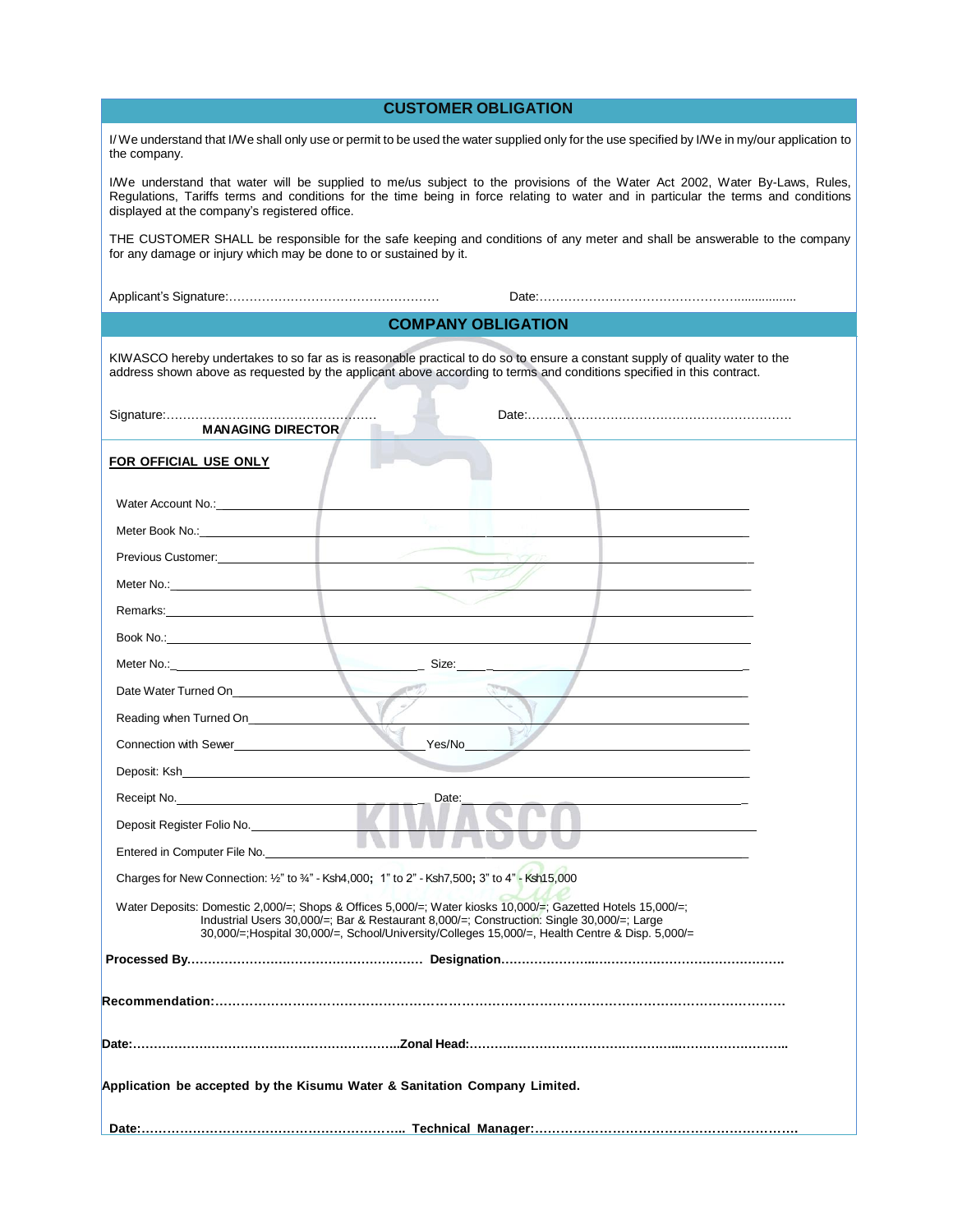### **KISUMU WATER AND SANITATION COMPANY LIMITED**

#### **TERMS AND CONDITIONS OF THE CONTRACT FOR THE SUPPLY OF WATER AND SANITATION SERVICES**

- 1. That this agreement shall remain binding for supply of water and sewerage services for the purpose applied for without alteration or amendment or by way of new application made to alter or vary the current approved services.
- 2. That this agreement shall not be altered amended or varied only with the written consent of the Managing Director upon satisfactory proof that the written request is in the mutual interest of the customer and company.
- 3. That for the purposes for this agreement the rights and obligations of the parties shall be those expressed and implied under the Water Act 2002, By- Laws, Rules, Regulations, Tariffs, Terms and Conditions for the time being in force relating to Water supply and Sewerage disposal and modified by these presents or shall from time to time be so amended but shall include and shall be limited to the following:
	- i) That the kiosk/Stand pipe operation contract shall be for the initial two year period renewable on such terms as the company shall from time to time impose and the company shall have the right to forthwith and without notice terminate the agreement for any breach by the customer and for the conditions of supply and without prejudice to any antecedent right against the customer including the right to institute legal proceedings.
	- ii) That kiosk/stand pipe operator shall at all times sell water through company approved taps and stand pipes and shall under no circumstances keep or erect storagetanks.
	- iii) That this contract shall not be transferable, assignable or bequeathable to any third party without prior written consent of the company.
	- iv) That no customer shall use or permit to be used any water supplies in pursuance of any application made by him/her/ except in such use as specified by him/her/its in his/her its application.
	- v) That is shall be the responsibility of the customer to give access to the meter and premises to the company or its authorized agents who shall reserve the right to disconnect in the event that such accessis not granted.
	- vi) That in the case of change of ownership of the premise supplied with water a new water agreement must be entered into and the applicant must produce his/her its last water receipt bill (if any).
	- vii) That any changes in the charges and water and sewerage tariffs shall be notified in the Gazette and additional details thereof shall be sent to each customer with monthly bill preceding such change.
	- viii) That all water connection pipes for service lines must be laid at least 2ft below the ground surface and properly covered to ensure no pipe damage resulting in loss or contamination of clean and potable pipedwater.
	- ix) That water connections duly registered and metered with meters bearing clear serial numbers and engraved KIWASCO and approved by Managing Director shall be considered legal.
	- x) That illegal connections shall be liable to penalties thus; a) a fine of 100,000/= plus a surcharge equivalent to 24 months consumption as estimated by the company for all consumers.
	- xi) That for the avoidance of doubt illegal connections shall include but shall be limited to: All metered connections without documentation; disconnected accounts which consume water before reconnection; all by pass connections: any unapproved alterations of connection standards or supplies whose approved purposes have been modified, changed or altered without written authority of the company and all connections from the service provider's main or service line without approval (metered or not metered) by the ManagingDirector.
	- xii) That any legal connection on which an illegal connection has been connected shall be disconnected and legal prosecution instituted atthe

discretion of the company, which will be entitled to disconnect the same line without any notice.

- xiii) That all customers (a customer is defined as any water or sanitation service consumer who has legal connection) shall pay water bills within 15 days from the day of the account date of the bill, failure which the account shall be liable for disconnection without further reference to customer and continue to attract late payment charge of 2.5% of the account rendered plus minimum sanitation charges.
- xiv) That all customers shall pay a refundable water deposit of an amount dependent on the class of water supply at the rate prevailing at the time of application.
- xv) That any customer with accumulated water bills more than the paid deposit shall be liable for disconnection without further reference to him/her. For the purposes of this clause accumulated water bills shall be construed and agreed to mean any outstanding bill after the due date and the company shall have the right to consolidate two or more accounts established to belong to one customer whether in his own name or operated by him for his benefit in the name of another.
- 4. That the customer shall undertake to report to the company all illegal activities affecting service delivery.
- 5. That the kiosk/stand pipe operators shall apply water resale rates approved by the company from time to time.
- 6. That the Managing Director shall be the final authority on the orientation of service lines from the main distribution networks.
- 7. That the company shall not be held liable for any loss or damage caused by plumbers not registered by the company or any company employee retained in the private capacity on any line without the express written authority of the Managing Director.
- 8. That all meters shall be under the care and custody of the customer who shall be liable for replacement cost in case of loss or damage thereto.
- That the postal and physical addresses given on the application forms shall be used for all correspondences unless otherwise priorly changed in writing.
- 10. That all payments shall be made to the company's cash office in Nafaka house, or at any point officially designated by the company and receipts issued.
- 11. All accounts rendered should be verified for correctness upon and any errors detected should be reported within 90 days. Upon the expiry of the stated period no complaint for correction of account shall be expected.
- 12. In the event of any dispute on the bill due to accuracy of the meter a test shall be carried out using a test meter and if the measured volume is found to be within 2% of the registered volume, the disputed volumes will be accepted as correct.
- 13. That the customer shall not install booster pumps directly onto the water service lines. Any violation of this requirement will attract a fine and surcharge as shown on clause  $3(x)$ .

The Company shall ensure as far as reasonably practical for it to do so, the constant supply of quality water. No one is permitted to discharge any trade effluent from any trade premises in to the sewer without the written consent of the Managing Director. **Disputes arising between the parties herein shall be referred to the Water Appeal Board.** The above terms and conditions apply to all customers receiving Water/Sanitation services from Kisumu Water and Sanitation Company.